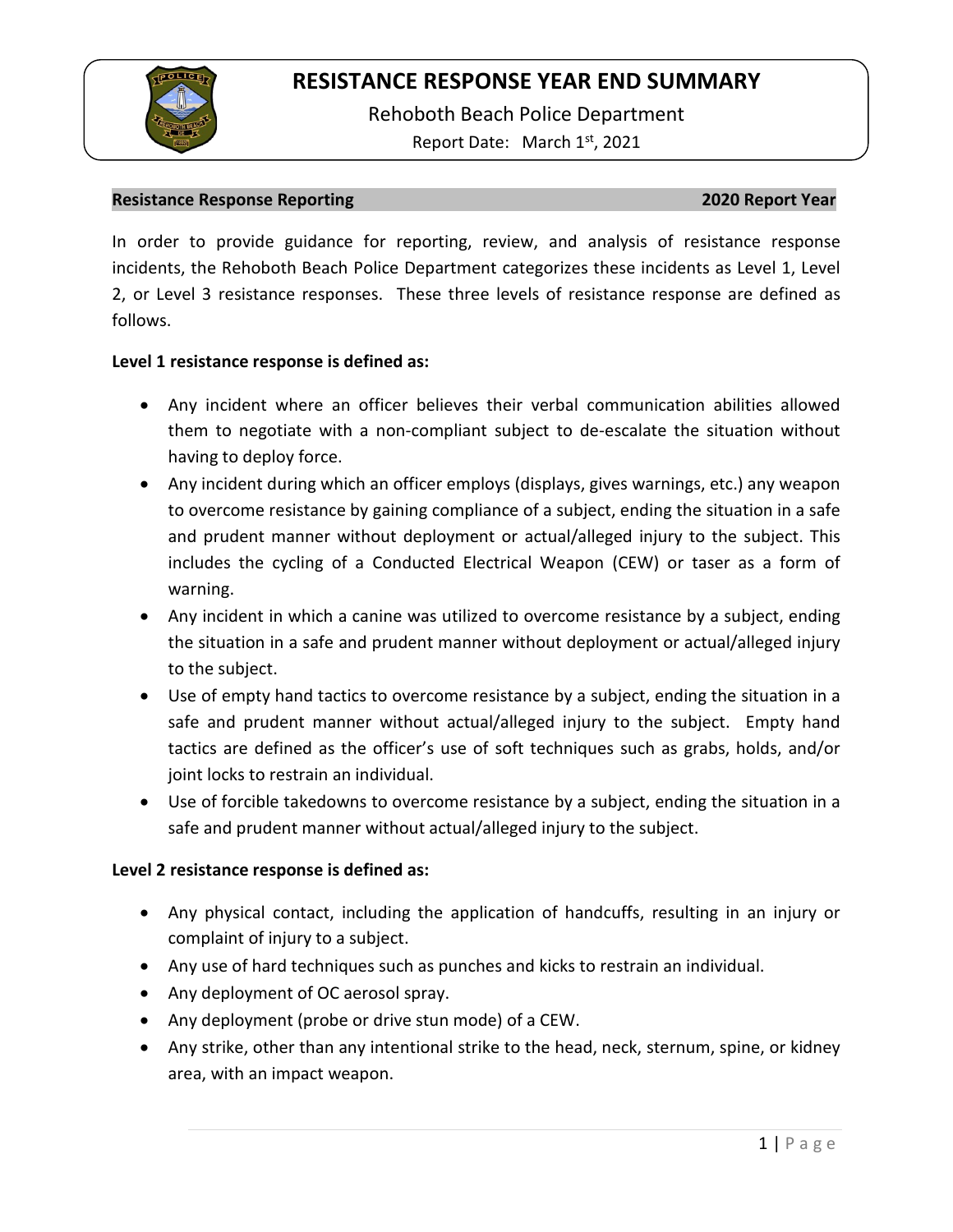

Rehoboth Beach Police Department

Report Date: March 1st, 2021

• Any incident in which a canine was utilized to overcome resistance by a subject resulting in actual/alleged injury.

### **Level 3 resistance response is defined as:**

- Any deadly force response or any incident involving the death of a person while in police custody.
- Any firearm discharge by an officer, including unintentional discharges.
- The discharge of a firearm toward a dangerous animal, as described above in section 6 of this order. This does not include the dispatching of a wild animal that is sick, injured, and/or a threat to public safety.
- Any intentional striking of a subject with a vehicle.
- Any vehicle pursuit resulting in the death of a person or which causes serious physical injury with the substantial risk of impending death.
- Any intentional strike to the head, neck, sternum, spine, or kidney areas with an impact weapon. This does not include strikes with body parts; hands, feet, elbows, knees, etc.
- Any force response causing serious physical injury with the substantial risk of impending death.
- Any incident involving significant misconduct by an officer in the use of force.

### **Reporting Overview 2020 Report Year**

In 2020, the Rehoboth Beach Police Department handled two thousand six hundred and ninetynine (2699) complaints.

During twenty-four (24) of the two thousand six hundred and ninety-nine (2699) complaints, which is approximately one percent (1%), officers encountered resistance from individuals they contacted. Only three (3) of the twenty-four (24) complaints involving resistance required a Level 2 resistance response. The remaining complaints involved Level 1 resistance responses. There were no incidents involving a Level 3, deadly force, resistance response.

During twelve (12) of the twenty-four (24) complaints involving resistance response, officers responded with multiple types of force applications (a.k.a force responses) resulting in a total of fifty-four (54) force responses used. In comparison to 2019, the total number of force responses used by officers decreased by fifteen (15). This decrease is likely due to quicker compliance requiring less actions for the officers in comparison to those individuals encountered in 2019. It is important to note that fourteen (14) of the fifty-four (54) force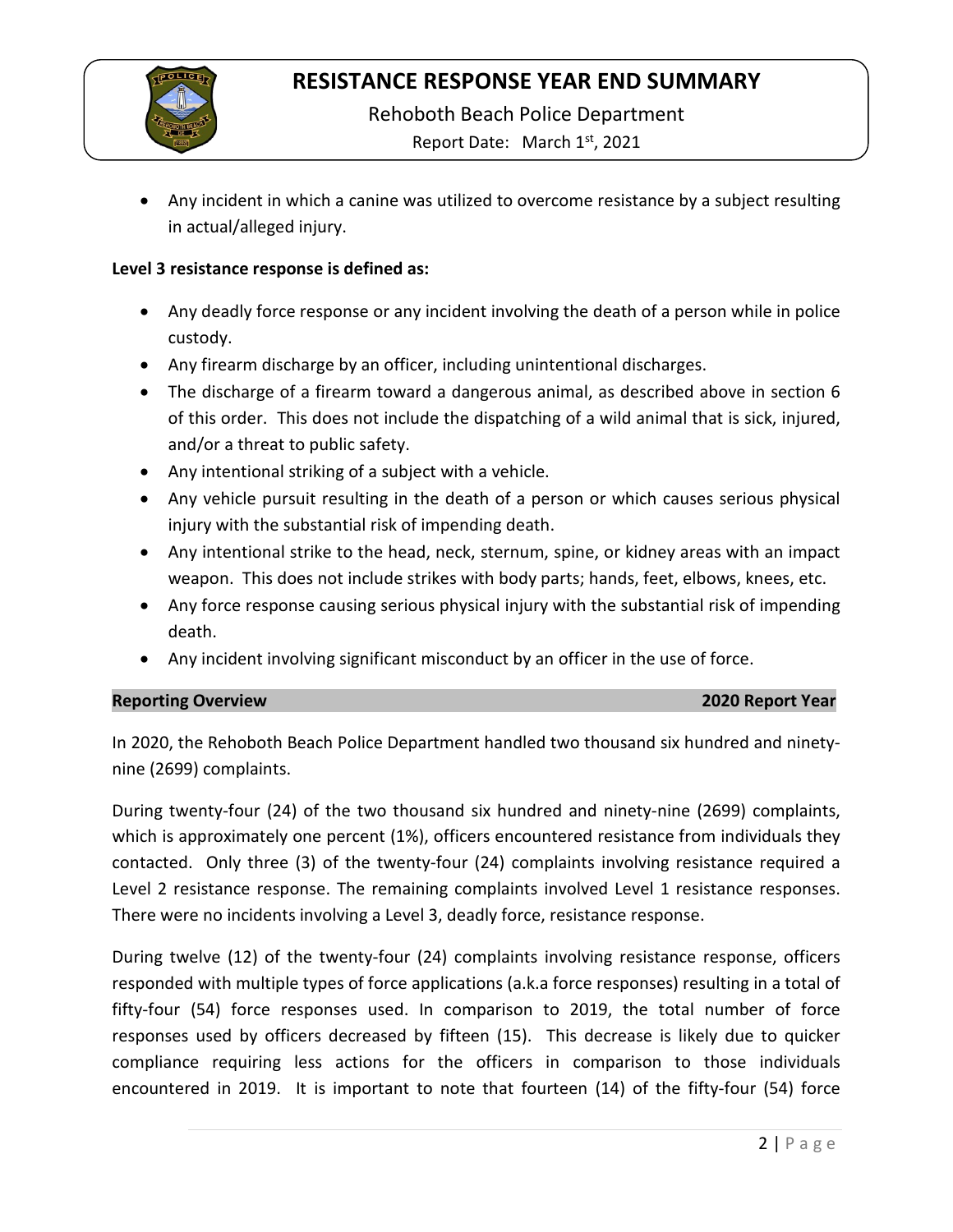

Rehoboth Beach Police Department

Report Date: March 1<sup>st</sup>, 2021

responses were verbal de-escalation. This is twenty-six percent (26%) of the responses. The Level 2 resistance responses consisted of hand control/takedown techniques resulting in injury and one (1) OC spray deployment.



### **Weapons Involved 2020 Report Year**

The Rehoboth Beach Police Department issues all full-time COPT certified police officers the following weapons; OC Spray, Taser, Expandable Baton, Handgun, and Rifle. Seasonal police officers are only certified to carry OC Spray and an Expandable Baton.

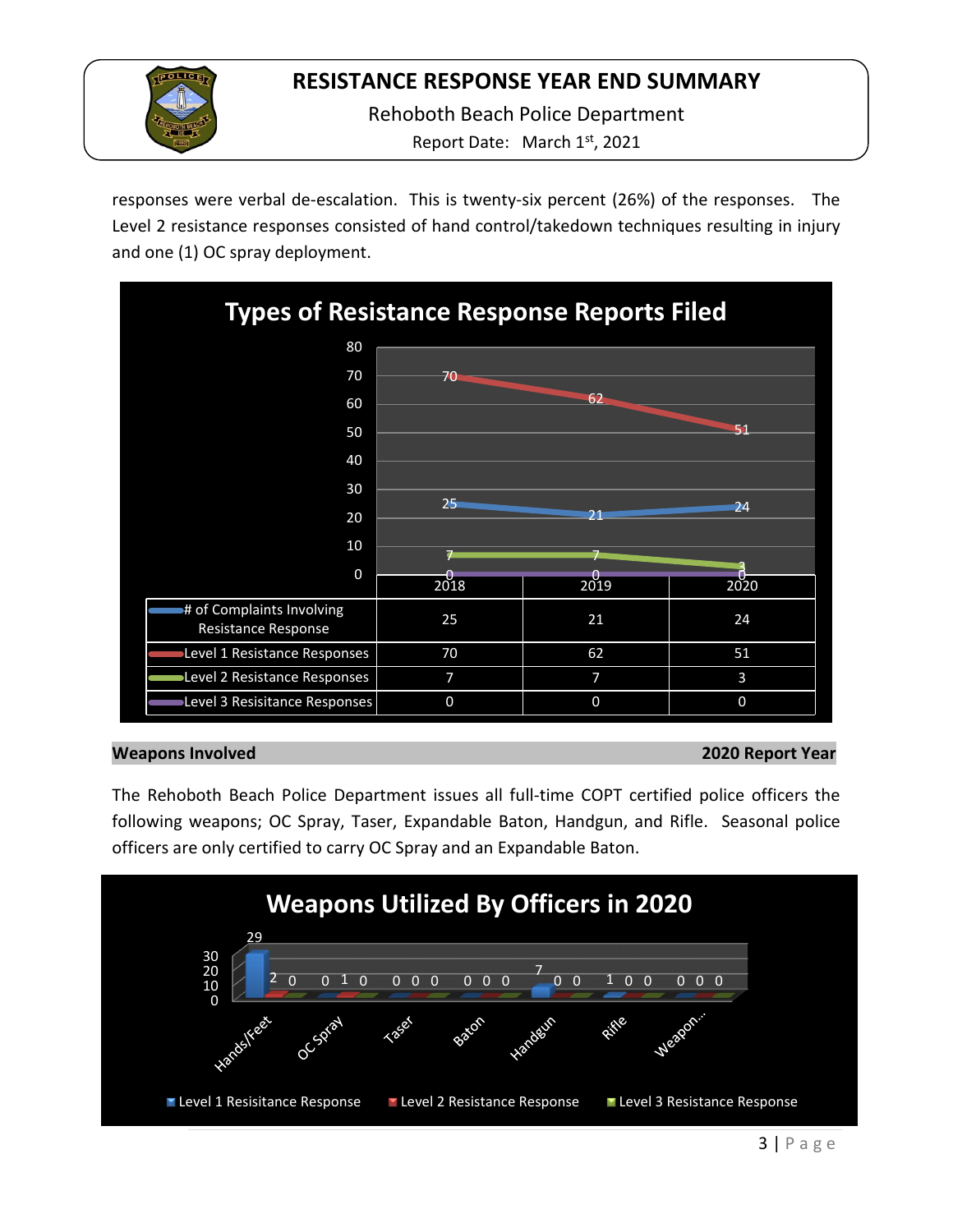

Rehoboth Beach Police Department Report Date: March 1st, 2021

During four (4) resistance response incidents the suspects were considered armed with a weapon. The weapons with which the suspects were armed were a BB gun, an air rifle, a knife, a .9mm pistol, and in one case it was unknown if the suspect was armed when officers responded.

### **Injuries Associated with Resistance Response 2020 Report Year**

In 2020, no officers were injured while responding to resisting suspects while two (2) suspects were injured during two (2) separate incidents. The suspect's injuries were minor. Both suspects were examined by Emergency Medical Technicians and refused further treatment.



### **Associated Crimes & Actions 2020 Report Year**

As depicted below, the types of criminal activity associated with suspect resistance in 2020 were weapon offenses, rape, disorderly conduct, assaults/threats, and driving under the influence. Five (5) of the resistance response incidents occurred while officers were assisting another agency and another while responding to a mental patient complaint.

Additionally, illustrated below are the types of behaviors or actions of the suspects just prior to resistance.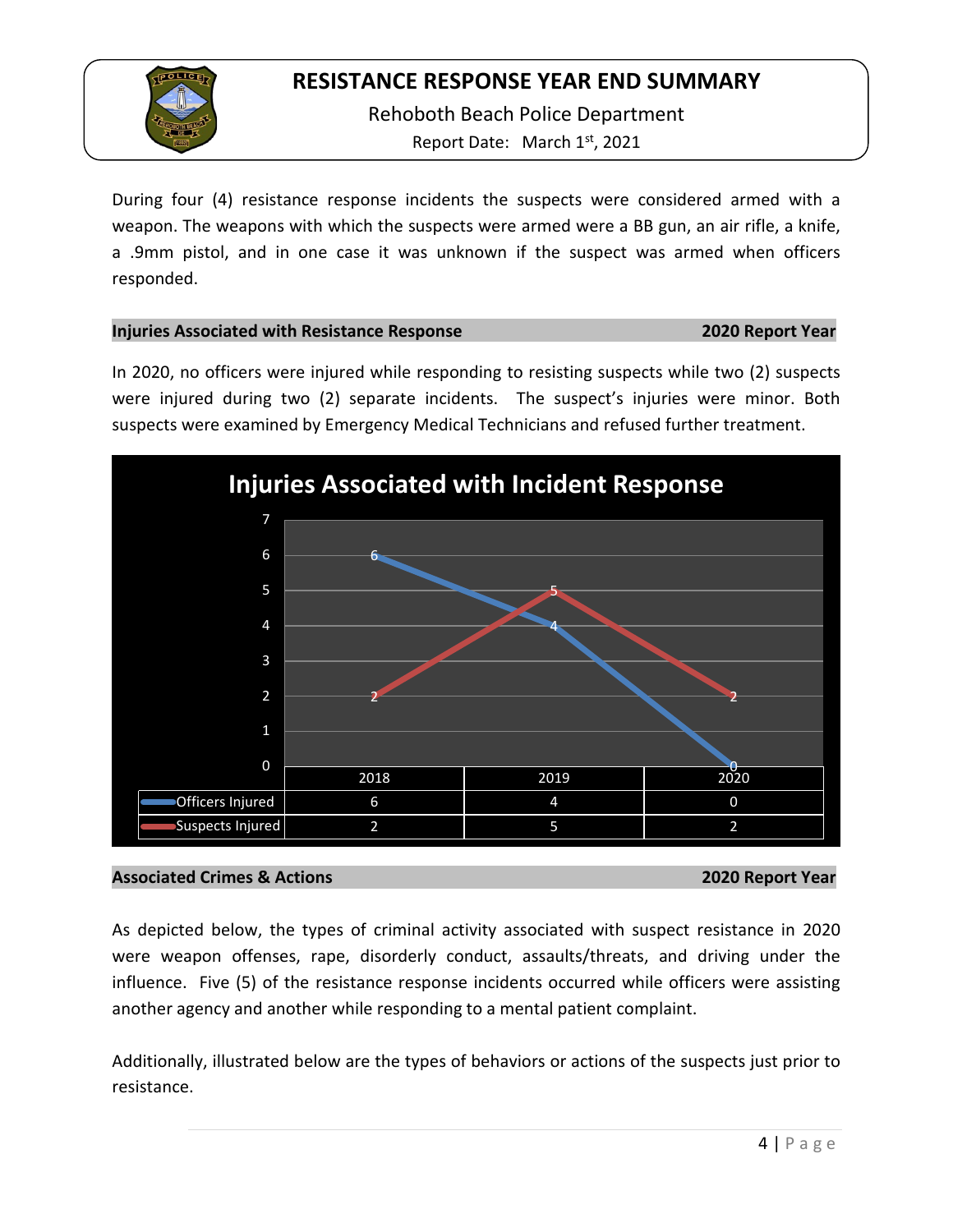

Rehoboth Beach Police Department

Report Date: March 1<sup>st</sup>, 2021

Both charts illustrate the level of resistance response required to control the incident.



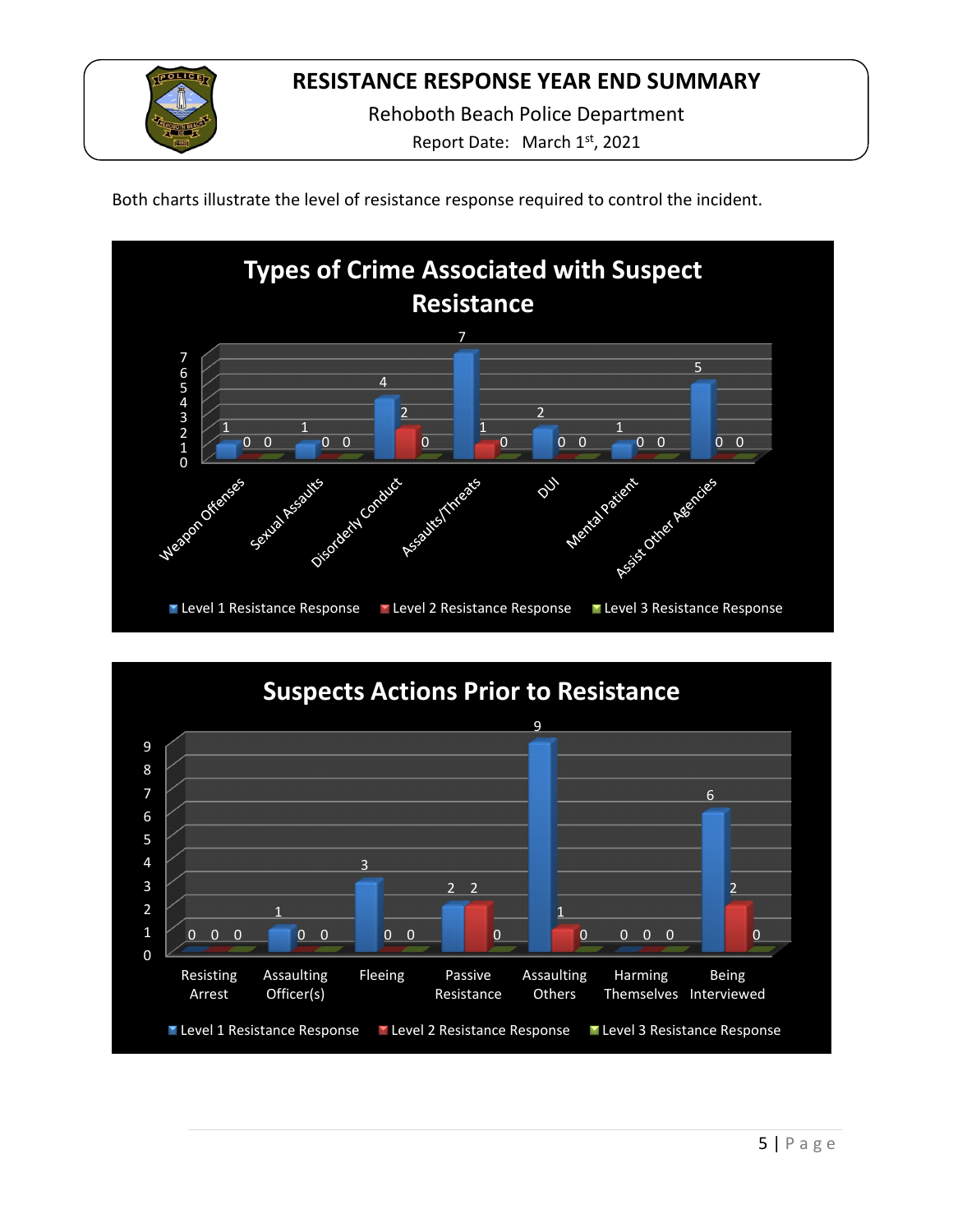

Rehoboth Beach Police Department Report Date: March 1st, 2021

### **Resistance Response Logistical Data 2020 Report Year**

The following chart illustrates resistance response occurrence in correlation to the months of the year, days of the week, the patrol shift during which they occurred, and the assignments of the officers involved.



*\* This chart shows that resistance response incidents increase in frequency as complaint volume increases during the summer season, which is expected due to population increase. This trend carries into the shoulder months of April, May, September, and October as well.*



*\* This chart shows that resistance response incidents increase in frequency on weekend days, which is expected due to population increase.*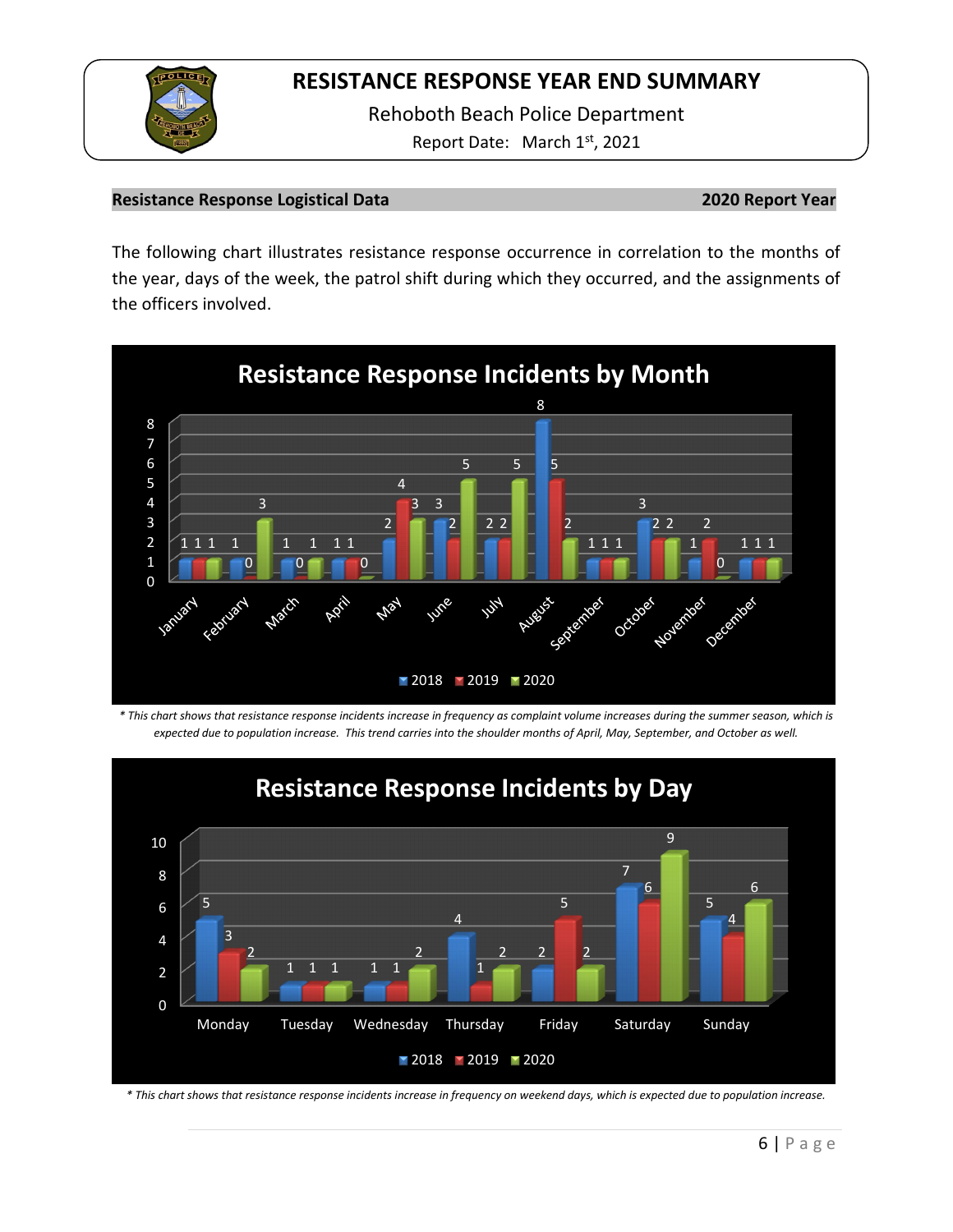

Rehoboth Beach Police Department

Report Date: March 1st, 2021



*\* This chart illustrates that in the past two years more resistance response incidents occurred during nightwork hours.*



*\* This chart illustrates that full-time patrol officers report the most resistance response incidents which is to be expect as they respond to the most calls for service on an annual basis.* 

*\*\* It is important to note that the total number of officers involved is greater than the total number of resistance response incidents as quite often more than one officer is involved in a single resistance response incident.*